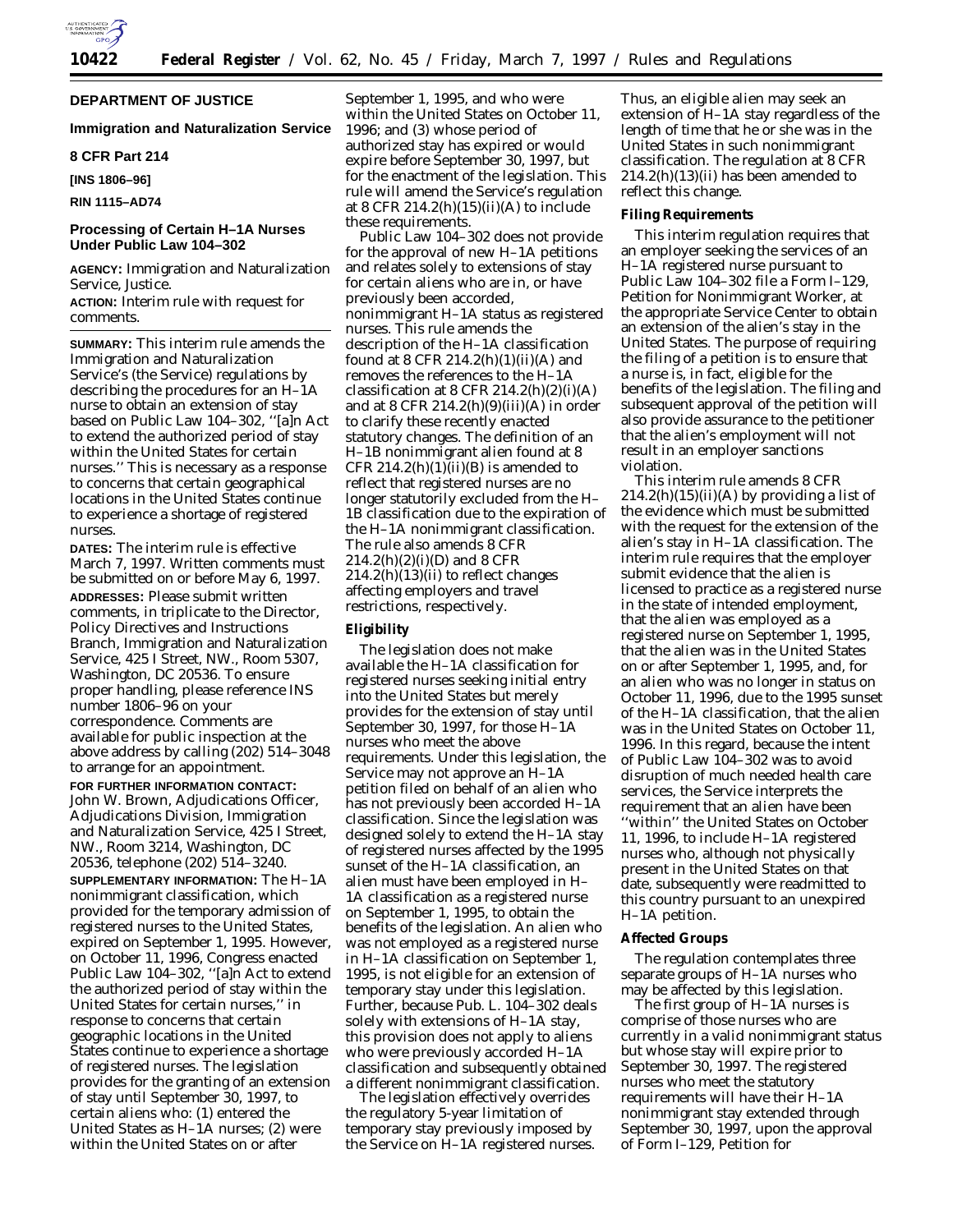Nonimmigrant Worker, filed by their employer at the appropriate Service Center. In accordance with 8 CFR 274a.12(b)(20), such nurses will be authorized to continue employment with the petitioning employer pending Service adjudication of the petition.

The second group of H–1A nurses is comprised of those nurses who were employed in H–1A classification as a registered nurse on September 1, 1995, and whose period of authorized stay in the United States had expired prior to the effective date of this legislation. Provided they meet the statutory requirements, the H–1A stay of these nurses shall also be extended through September 30, 1997, upon the approval of Form I–129 filed by their United States employer at the appropriate Service Center. In accordance with 8 CFR 274a.12(b)(20), such nurses will also be authorized to continue employment with the petitioning employer pending Service adjudication of the petition.

An otherwise qualified registered nurse in this second group who was employed in H–1A classification on September 1, 1995, but is no longer in a valid nonimmigrant status due to the expiration of the H–1A classification, is eligible for an extension of temporary stay regardless of whether the alien continued to work as a registered nurse after September 1, 1995. The petition extension may be filed by any facility as defined in 8 CFR 214.2(h)(3)(i)(B). Further, an alien granted an extension of stay under this provision is considered to have maintained a valid nonimmigrant status through September 30, 1997, for all purposes under the Immigration and Nationality Act, as amended (the ''INA'').

A third group of H–1A aliens, those whose period of authorized stay will not expire until after September 30, 1997, are not affected by the legislation. These H–1A nurses may remain in the United States until the validity of their petition expires.

This legislation does not affect the status of an alien who was admitted to the United States as an H–1B nonimmigrant alien to perform services in the field of professional nursing. Further, this legislation does not preclude the Service from approving an H–1B petition filed for a professional nurse, if all regulatory and statutory provisions relating to the H–1B classification are met.

### **Change of Employers**

Subsection (b) of the statute specifically provides that an H–1A nurse may not change employers in the United States. The regulation at 8 CFR

 $214.2(h)(2)(i)(D)$  has been amended to reflect this restriction. However, a mere change in employer ownership or a change in work location with the same employer does not, for the purposes of the H–1A classification, constitute a change of employers.

### **Travel Restrictions**

The legislation also provides that the extension of the authorized period of stay for certain nurses does not in any way extend the H–1A alien's visa. Further, Public Law 104–302 does not authorize the re-entry of any person who was outside the United States on the date of enactment and who was not the beneficiary of an unexpired, approved H–1A petition to obtain the benefits of the legislation. Hence, an alien who was outside the United States on the date the legislation was enacted and who previously held H–1A nonimmigrant classification which has expired is ineligible for H–1A classification. An alien who obtains an extension of stay based on this legislation and subsequently departs the United States will be required to obtain appropriate documentation from the Department of State in order to apply for admission to the United States in H–1A classification. The regulation at 8 CFR  $214.2(h)(13)(ii)$  has been amended to reflect this change.

#### **Maintenance of Status**

An H–1A alien who obtains an extension of stay based on this legislation is considered to have maintained lawful nonimmigrant status through September 30, 1997. This provision also applies to the spouse and child of the H–1A nonimmigrant alien. The regulation at 8 CFR  $214.2(h)(15)(ii)(A)$  has been amended to reflect this change. Upon approval of the extension, such persons shall be accorded H–4 nonimmigrant status. In addition, a spouse or child granted an extension of stay under this section of law is considered to have maintained a valid nonimmigrant status for all purposes under the INA.

This rule also amends the regulation at 8 CFR  $214.2(h)(9)(iii)$  to reflect a technical change in the title of the Chief of the Administrative Appeals Unit, Central Office, to the Director of the Appeals Office, Headquarters.

#### **Good Cause Exception**

This interim rule is effective on publication in the **Federal Register**, although the Service invites postpromulgation comments and will address any such comments in a final rule. For the following reasons, the Service finds that good cause exists for adopting this rule without the prior notice and comment period ordinarily required by 5 U.S.C. 553. First, the provisions of Public Law 104–302 require that the Service issue implementing regulations not later than 30 days after the date that the legislation was enacted. As a result of this provision, the Service does not have sufficient time to solicit comments from the public prior to publishing a notice of proposed rulemaking. Second, the Service notes that this provision is intended solely to grant a benefit to eligible aliens and the general public.

#### **Regulatory Flexibility Act**

The Commissioner of the Immigration and Naturalization Service, in accordance with the Regulatory Flexibility Act (5 U.S.C. 605(b)), has reviewed this regulation and, by approving it, certifies that the rule will not have a significant economic impact on a substantial number of small entities. This interim rule merely clarifies the requirements for obtaining an extension of stay under Public Law 104–302.

### **Unfunded Mandates Reform Act of 1995**

This rule will not result in the expenditure by State, local and tribal governments, in the aggregate, or by the private sector, of \$100 million or more in any one year, and it will not significantly or uniquely affect small governments. Therefore, no actions were deemed necessary under the provisions of the Unfunded Mandates Reform Act of 1995.

**Small Business Regulatory Enforcement Fairness Act of 1996**

This rule is not a major rule as defined by section 804 of the Small Business Regulatory Enforcement Act of 1996. This rule will not result in an annual effect on the economy of \$100 million or more; a major increase in costs or prices; or significant adverse effects on competition, employment, investment, productivity, innovation, or on the ability of United States-based companies to compete with foreignbased companies in domestic and export markets.

#### **Executive Order 12866**

This rule is not considered by the Department of Justice, Immigration and Naturalization Service, to be a ''significant regulatory action'' under Executive Order 12866, section 3(f), Regulatory Planning and Review, and the Office of Management and Budget has waived its review process under section  $6(a)(3)(A)$ .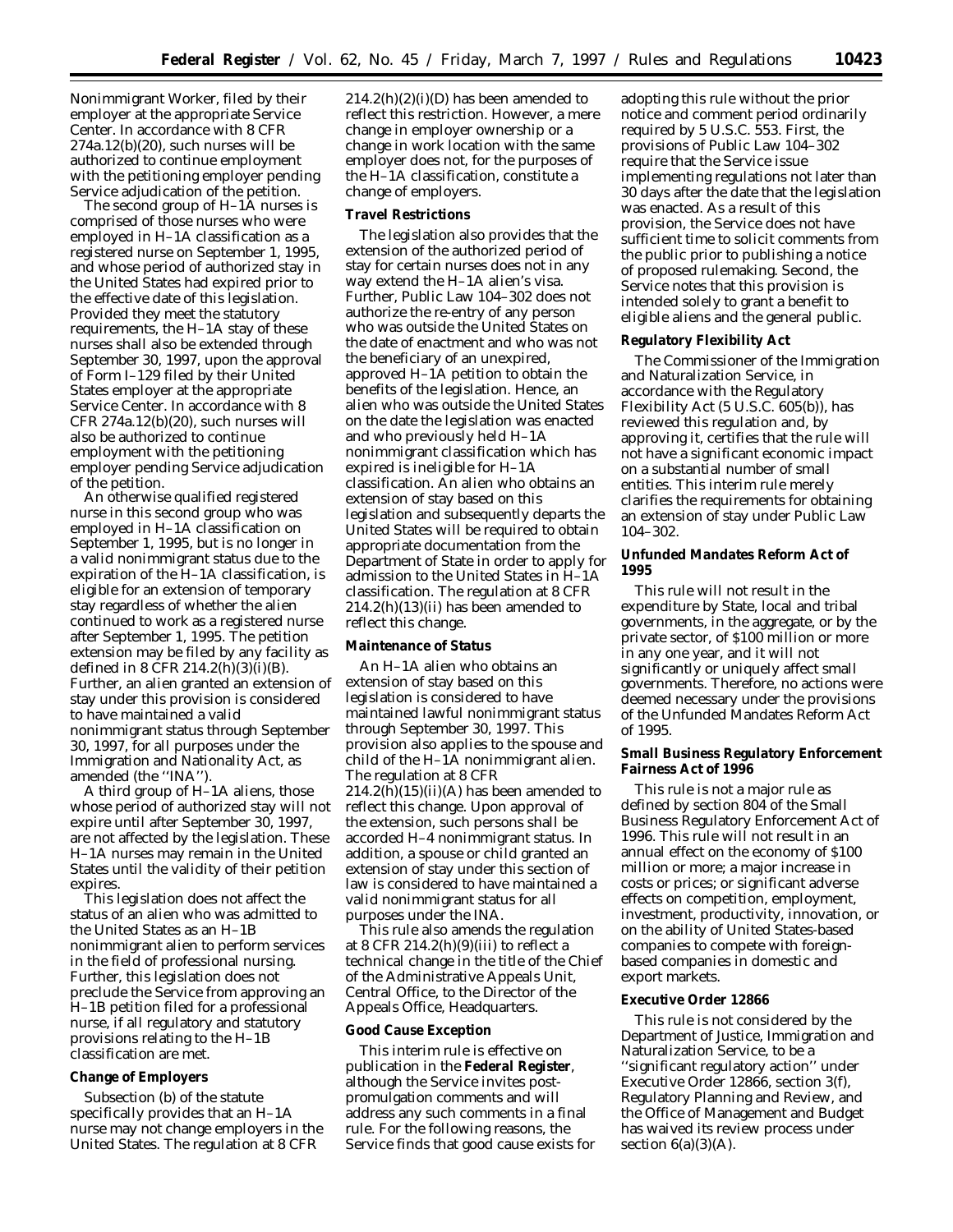### **Executive Order 12612**

The regulation proposed herein will not have substantial direct effects on the States, on the relationship between the National Government and the States, or on the distribution of power and responsibilities among the various levels of government. Therefore, in accordance with Executive Order 12612, it is determined that this rule does not have sufficient Federalism implications to warrant the preparation of a Federalism Assessment.

**Executive Order 12988**

This interim rule meets the applicable standards set forth in sections 3(a) and 3(b)(2) of E.O. 12988.

#### **List of Subjects in 8 CFR Part 214**

Adminsistrative practice and procedures, Aliens, Employment, Organization and functions (Government agencies).

Accordingly, part 214 of chapter I of title 8 of the Code of Federal Regulations is amended as follows:

#### **PART 214—NONIMMIGRANT CLASSES**

1. The authority citation for part 214 continues to read as follows:

**Authority:** 8 U.S.C. 1101, 1103, 1182, 1184, 1186a, 1187, 1221, 1281, 1282; 8 CFR part 2;

2. Section 214.2 is amended by:

a. Revising paragraphs  $(h)(1)(ii)(A)$ 

and (B) (*1*);

b. Revising paragraphs (h)(2)(i)(A) and (D);

c. Removing paragraph  $(h)(9)(iii)(A);$ 

d. Redesignating paragraphs (h)(9)(iii)  $(B)$ ,  $(C)$ , and  $(D)$  as paragraphs  $(h)(9)(iii)$ 

(A), (B), and (C) respectively;

e. Revising paragraph (h)(13)(ii); and by

f. Revising paragraph  $(h)(15)(ii)(A)$ ; to read as follows:

#### **§ 214.2 Special requirements for admission, extension, and maintenance of status.**

- \* \* \* \* \*
	- (h) \* \* \*
	- $(1) * * * *$
	- (ii) *Description of classification.*

(A) An H–1A classification applies to an alien who is coming temporarily to the United States to perform services as a registered nurse, meets the requirements of section 212(m)(1) of the Act, and will perform services at a facility for which the Secretary of Labor has determined and certified to the Attorney General that an unexpired attestation is on file and in effect under section 212(m)(2) of the Act. This classification expired on September 1, 1995, but certain aliens previously accorded H–1A classification are

eligible to obtain and extension of stay until September 30, 1997, pursuant to Public Law 104–302.

 $(B) * * * *$ 

(*1*) To perform services in a specialty occupation (except agricultural workers, and aliens described in section 101(a)(15) (O) and (P) of the Act) described in section 214(i)(1) of the Act, that meets the requirements of section 214(i)(2) of the Act, and for whom the Secretary of Labor has determined and certified to the Attorney General that the prospective employer has filed a labor condition application under section 212(n)(1) of the Act;

\* \* \* \* \*

(2)*Petitions*—(i) *Filing of petitions*— (A) *General.* A United States employer seeking to classify an alien as an H–1B, H–2A, H–2B, or H–3 temporary employee shall file a petition on Form I–129, Petition for Nonimmigrant Worker, only with the Service Center which has jurisdiction in the area where the alien will perform services, or receive training, even in emergent situations, except as provided in this section. Petitions in Guam and the Virgin Islands, and petitions involving special filing situations as determined by Service Headquarters, shall be filed with the local Service office or a designated Service office. The petitioner may submit a legible photocopy of a document in support of the visa petition in lieu of the original document. However, the original document shall be submitted if requested by the Service.

\* \* \* \* \* (D) *Change of employers.* If the alien is in the United States and seeks to change employers, the prospective new employer must file a petition on Form I–129 requesting classification and extension of the alien's stay in the United States. If the new petition is approved, the extension of stay may be granted for the validity of the approved petition. The validity of the petition and the alien's extension of stay shall conform to the limits on the alien's temporary stay that are prescribed in paragraph (h)(13) of this section. The alien is not authorized to begin the employment with the new petitioner until the petition is approved. An H–1A nonimmigrant alien may not change employers.

\* \* \* \* \*

(13) \* \* \*

(ii) *H–1A limitation on admission.* An alien who was previously accorded H– 1A nonimmigrant status, which expired on or before October 11, 1996, may not be admitted to the United States after October 11, 1996, in order to apply for an extension of authorized stay as

provided in Public Law 104–302. Except as provided in paragraph (15)(ii)(A) of this subsection, and H–1A alien who has spent 5 years in the United States under section 101(a)(15)(H) of the Act may not change status, or be readmitted to the United States in any H classification unless the alien has resided and been physically present outside the United States, except for brief trips for pleasure or business, for the immediate prior year.

- \* \* \* \* \*
- $(15) * * * *$ (ii) \* \* \*

(A) *H–1A extension of stay.* An alien who previously entered the United States pursuant to an H–1A visa may receive an extension of H–1A temporary stay until September 30, 1997, provided that the alien was within the United States in valid H–1A classification on or after September 1, 1995, regardless of whether the alien continued to work as a registered nurse after September 1, 1995; that the alien's period of H–1A temporary stay has expired or would expire before September 30, 1997; and, if the alien was not in valid H–1A nonimmigrant status on October 11, 1996, that the alien was within the United States on October 11, 1996. An extension of stay may not be granted to an H–1A nonimmigrant alien beyond September 30, 1997. An H–1A alien granted an extension of stay, and the spouse and child of such nonimmigrant, shall be considered to have maintained nonimmigrant status through September 30, 1997, for all purposes under the Immigration and Nationality Act, as amended. Public Law 104–302 does not apply to an H–1A alien who otherwise failed to maintain his or her valid H–1A nonimmigrant status or has changed from H–1A to another nonimmigrant status. A request for an extension of stay for an H–1A nonimmigrant must be filed on Form I–129, Petition for Nonimmigrant Worker, at the appropriate Service Center with the following:

(*1*) Evidence that the alien was employed as a registered nurse on September 1, 1995:

(*2*) Evidence that the beneficiary is licensed to practice as a registered nurse in the state of intended employment;

(*3*) Evidence that the alien was within the United States on or after September 1, 1995. For purposes of this provision, an alien will be deemed to have been within the United States on September 1, 1995, who, although not physically present in the United States on that date, was subsequently admitted to the United States in H–1A classification pursuant to an unexpired H–1A visa; and